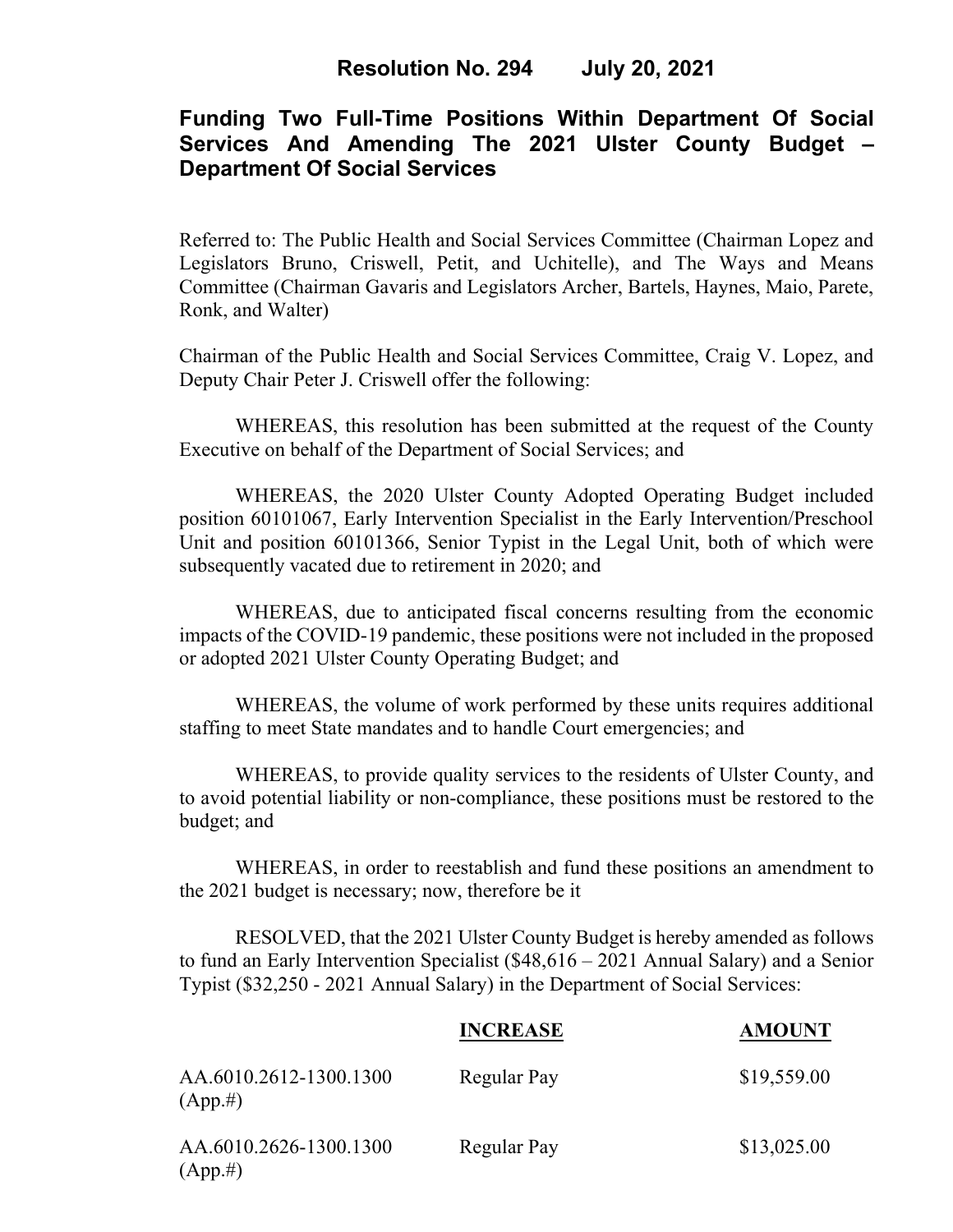### **- Page 2 -**

### **Resolution No. 294 July 20, 2021**

# **Funding Two Full-Time Positions Within Department Of Social Services And Amending The 2021 Ulster County Budget – Department Of Social Services**

|                                              | <b>INCREASE</b>                                      | <b>AMOUNT</b>  |
|----------------------------------------------|------------------------------------------------------|----------------|
| AA.6010.2600-8000.8000<br>$(App. \#)$        | Retirement                                           | \$5,435.00     |
| AA.6010.2600-8010.8010<br>$(App. \#)$        | Social Security/FICA                                 | \$2,493.00     |
| AA.6010.2600-8020.8035<br>$(App. \#)$        | Health Insurance                                     | \$8,919.00     |
| AA.6010.2614-3300.3610<br>$(Rev. \#)$        | <b>State Aid Social Services</b><br>Administration   | \$20,530.00    |
| AA.6010.2614-3400.6610<br>$(\text{Rev. }\#)$ | <b>Federal Aid Social Services</b><br>Administration | \$22,847.00    |
|                                              | <b>DECREASE</b>                                      | <b>AMOUNT</b>  |
| AA-0917-3205<br>$(Rev. \#)$                  | <b>Unassigned Fund Balance</b>                       | 6,054.00<br>\$ |

and move its adoption.

#### ADOPTED BY THE FOLLOWING VOTE:

AYES: 18 NOES: 3 (Noes: Legislators Maio, Roberts and Ronk) (Absent: Legislators Archer and Fabiano)

Passed Committee: Public Health and Social Services on July 8, 2021

Postponed in Committee: Ways and Means as amended on July 13, 2021 for one week

Passed Committee: Ways and Means on July 20, 2021